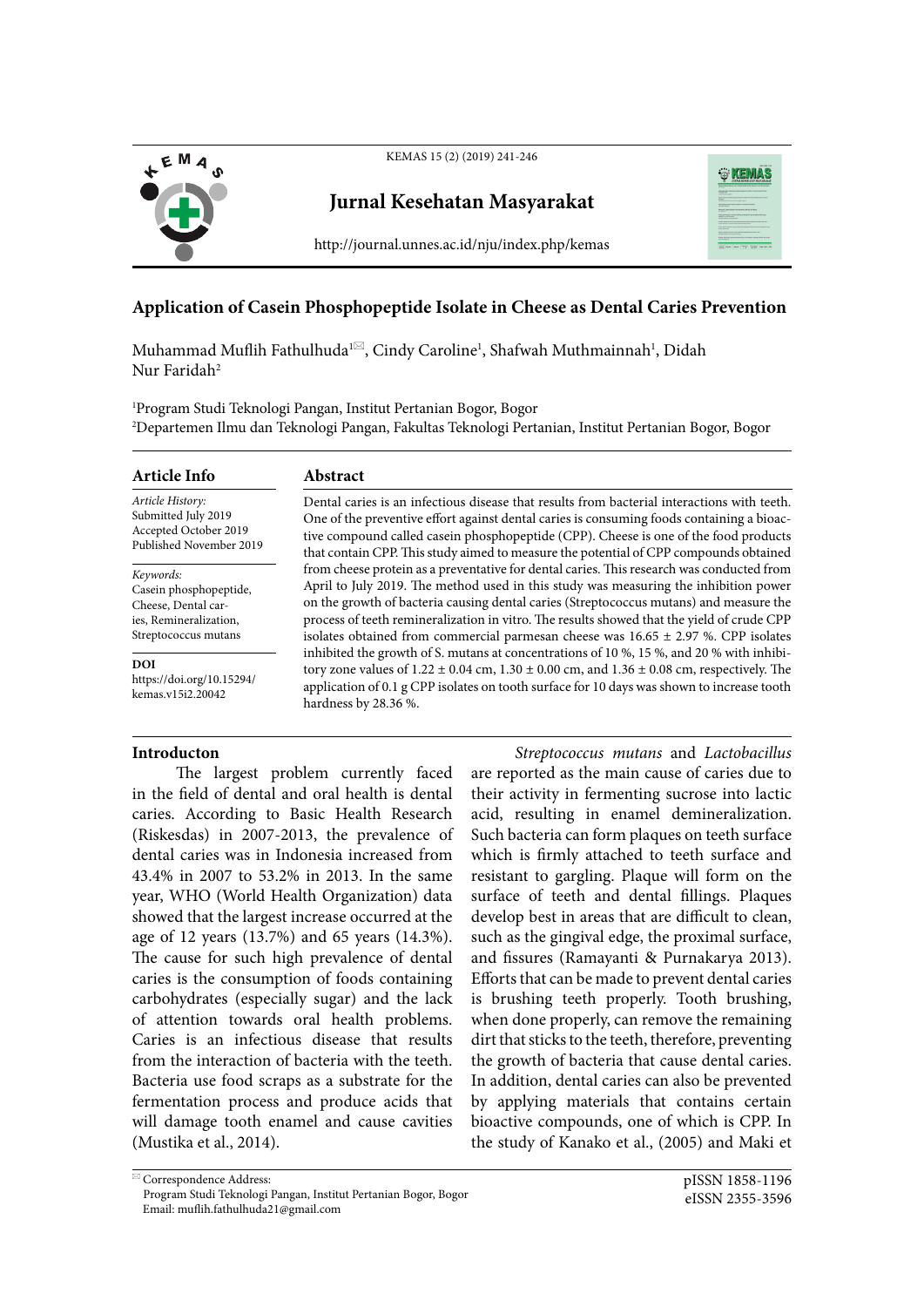al., (2007) conducted on cattle teeth, the use of CPP paste was proven to prevent dental caries by preventing demineralization and increasing tooth remineralization.

CPP is found in relatively high amount in milk and its derivatives. Cheese is a milkderived product made by coagulating milk casein. Milk clumping is caused by the addition of acid, chymosin enzyme found in rennet or other proteolytic enzymes produced by bacteria. The addition of acid is done to reduce the pH to 4.5-5.4 which is the isoelectric point of milk casein. The addition of rennet to milk is done when the desired acidity has been reached so that the chymosin enzyme can work optimally. The addition of rennet is intended to agglomerate milk to form the desired curd character (Budiman et al., 2017; Sari et al., 2014). The stages of cheese production consists of pasteurizing milk, clumping casein, cutting, cooking curd, whey separation, salting, pressing, and aging. During the curing process, microbial activity results in the breakdown of carbohydrates, proteins, and fats resulting in the specific taste, aroma, and texture of each cheese (Quarto et al. 2018). Protein degradation by bacterial proteolytic enzymes will break down milk casein molecules into various bioactive peptides, one of which is CPP. The presence of CPP compounds in cheese causes cheese to have potential in prevention of dental caries. CPP is reported to prevent dental caries through two mechanisms, namely preventing demineralization of tooth enamel and inhibit the attachment of caries-causing bacteria to teeth surface (Merrit et al., 2006; Sugito et al., 2008)

Cheese consumption in Indonesia has increased from 8000 tons per year (2002) to around 19,000 tons per year (2013) (Rakhman, 2010). Today many food and beverage products in Indonesia are made from cheese and is consumed by many. The West Java Animal Husbandry Department survey results stated that 52% of the people are fond of cheese. This shows that cheese has the potential to be used as an alternative solution to prevent dental caries; therefore, study on CPP compounds in cheese is needed to measure the potential of cheese as a prevention of dental caries. Siregar (2011), Farooq et al., (2013), and Divyapriya GK et al., (2016), reported that CPP compounds in dairy products have an effect on preventing dental caries, but there has been no further research into the potential of CPP compounds in cheese. Therefore, this study was conducted with the aim of measuring the potential of CPP compounds obtained from cheese protein as a prevention of dental caries in vitro. **Methods**

This research was conducted from April to July 2019. The materials used in this study include commercial parmesan cheese obtained from supermarkets, frozen dried culture of *Streptococcus mutans* bacteria (BCC 2760) obtained from the Bogor Veterinary Research Center, and molars obtained from Dental and Mouth Clinic. The study was conducted in three stages, namely CPP isolation, *S. mutans*  inhibitory test, and dental remineralization test.

CPP isolation was carried out according to the Aranachalam and Raja (2010) method with modifications. A 6% cheese suspension was made by dissolving the cheese in distilled water and stirred using a magnetic stirrer. The sample solution's pH was increased using 2 N NaOH until pH 7 then centrifuged at 4000 rpm for 10 minutes. 1 N HCl was added to the supernatant to obtain a pH of 4.6 and then centrifuged at 4000 rpm for 10 minutes to remove proteins and peptides that do not have a phosphate group. The supernatant from centrifugation was taken and 2N NaOH solution was added until the pH of the solution reached 7.0. 7% calcium chloride was added to the sample supernatant allowed to stand for 10 minutes at room temperature. Afterwards, 50% ethanol solution (V / V) was added to the sample and centrifuged at 4500 rpm for 15 minutes. The precipitate obtained was a CPP compound.

The inhibition testing of *S. mutans* was carried out according to the method of Mahmudah & Atun (2017) with modifications. The CPP sample was dissolved in a pH 4.6 buffer solution at various concentrations (10%, 15%, 20%). Paper blanks were soaked in each sample solution for 10 minutes then placed in a blood agar medium containing *S. mutans* culture and incubated at 37°C for 48 hours. The inhibition zone formed was measured using a horizontal and vertical ruler. The average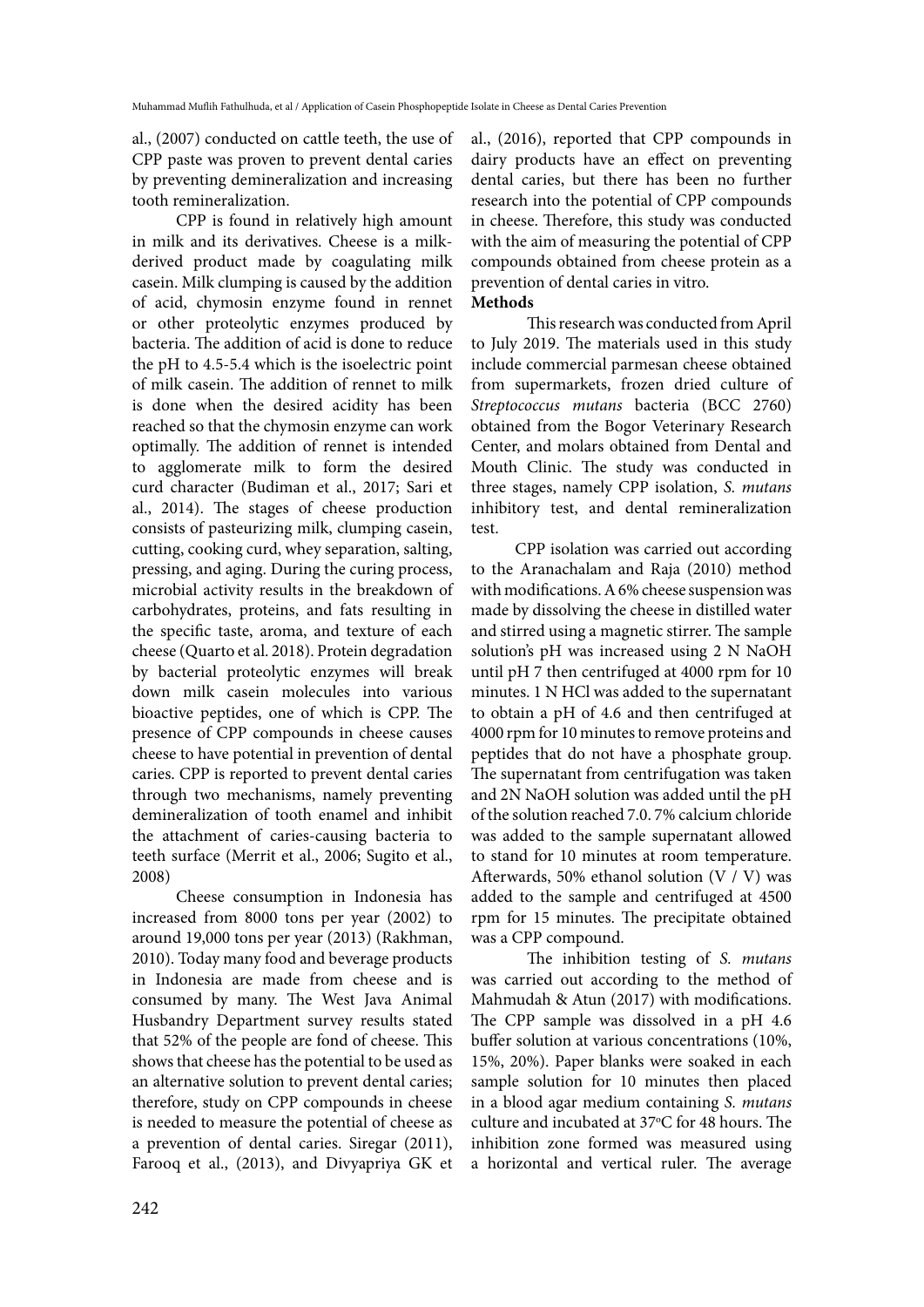of the measurements were calculated and the inhibition zone diameters expressed in centimeters (cm).

Tooth remineralization test was carried out according to the method of Wiryani et al., (2016) with modifications. Tooth samples (molars) were brushed and cleaned by soaking them in disinfectant solutions. The tooth roots were separated from the crowns, and the crowns were cut vertically in mesiodistal plane. Tooth samples were immersed in carbonated solution for 3 days for demineralization. The remineralization process was carried out by applying 0.1 g of CPP to the teeth surface every 12 hours for 10 days. CPP-treated teeth were immersed in artificial saliva (a mixture of 0.65 g of potassium chloride, 0.058 g of magnesium chloride, 0.165 g of calcium chloride, 0.804 g of potassium hydrogen phosphate, 0.365 g of potassium dihydrogen phosphate, 2 g of carboxymethyl cellulose, and 1 liter of water). The positive control used was commercial toothpaste while the negative control used was teeth without CPP treatment. Tooth hardness testing was done before and after the remineralization process using the Vickers Hardness Tester (Future-tech FM-810) with a 200 gf test load for 10 seconds at two indentation points. Hardness value was calculated according to a predetermined formula and stated in Hardness Vickers (HV) units.

#### **Result and Discussion**

CPP isolation results from commercial parmesan cheese obtained a yield of 16.65  $\pm$ 2.97%. The isolates obtained were white and paste-shaped rough isolates as shown in Figure 1. CPP is a group of peptides derived from casein, which is the largest constituent protein component in milk. The maximum solubility of CPP is at pH 4.6 and it does not dissolve well at pH 7 (Pinto et al., 2012; Arunachalam et al., 2010). These properties distinguish CPP from proteins or other groups of peptides found in cheese.

Generally, CPP is produced by enzymatic hydrolysis of casein (Pinto et al., 2012). In the cheese manufacturing process, CPP is formed in large amount at curing stage. During curing, cheese protein will undergo hydrolysis and produce bioactive peptides with small molecular weights. The curing time of the cheese will determine the amount of CPP contained in the cheese. The longer the duration of curing, the larger the amount of CPP (Korhonen, 2009).

According to curing duration, cheese is divided into three types, namely soft cheese, medium cheese, and hard cheese. Hard cheese has a longer curing time and therefore highest CPP content. Parmesan cheese is one type of hard cheese with relatively high CPP content. Pinto et al., (2012) stated that there are 23 types of CPP in parmesan cheese with molecular weights between 0.8–4 kDa.

The inhibitory test result of CPP isolates and fluorinated toothpaste against *S. mutans* bacteria is presented in Figure 1. The test results showed that CPP isolates were able to inhibit the growth of *S. mutans*. CPP isolates produce inhibition zones greater than fluorinated toothpaste at the same concentration with values of  $1.22 \pm 0.04$  cm and  $1.16 \pm 0.07$  cm, respectively. Fluoride toothpaste inhibits the growth of *S. mutans* by inhibiting the action



Figure 1.(a) Commercial Parmesan Cheese, (b) Caseine Phosphopeptide Isolate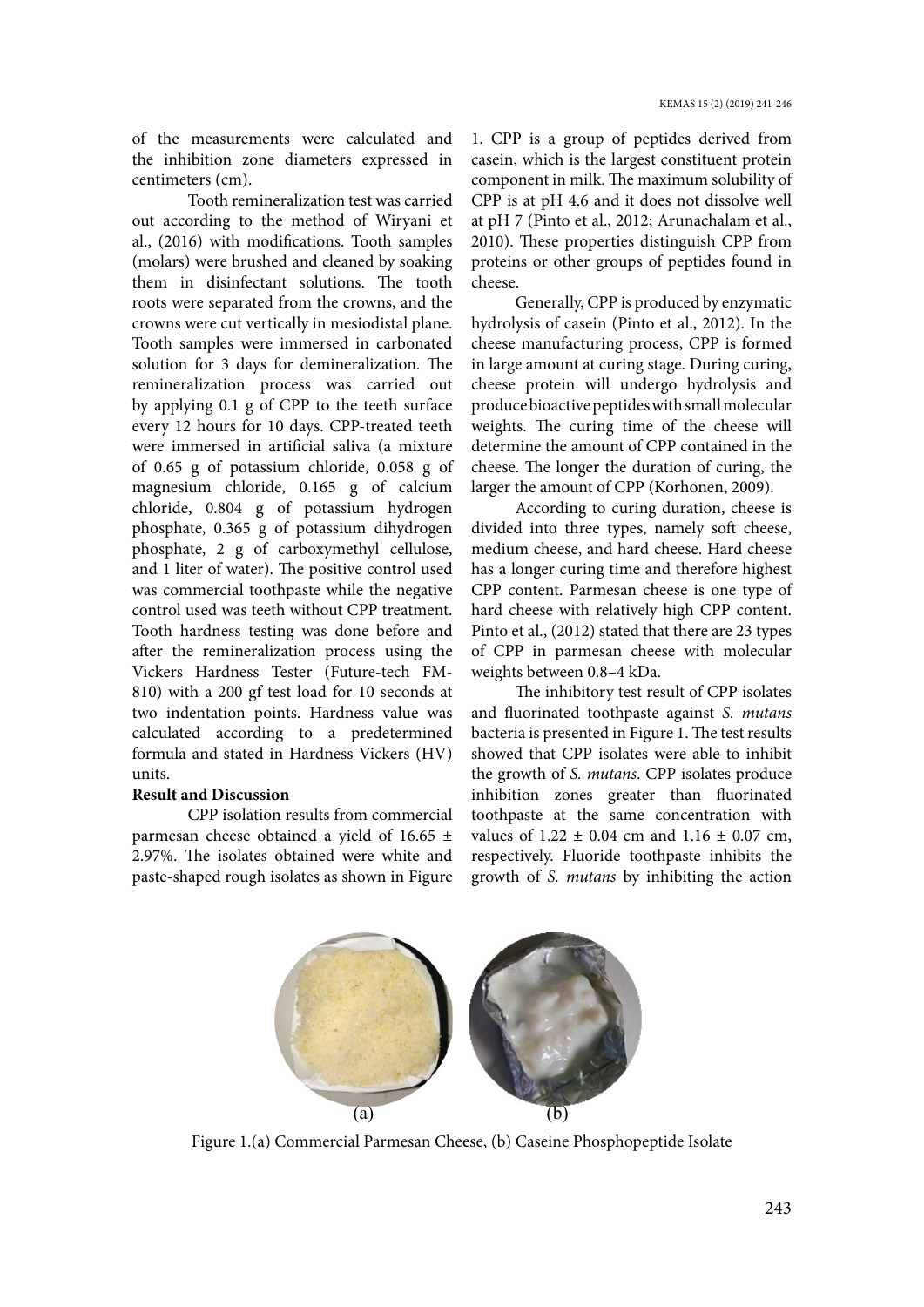Muhammad Muflih Fathulhuda, et al / Application of Casein Phosphopeptide Isolate in Cheese as Dental Caries Prevention



**FIGURE 2.** Inhibitory Zone Measurement of *Streptococcus mutans*

| Table 1. Increase in Tooth Hardness After Treatment                                                       |                                                |              |  |
|-----------------------------------------------------------------------------------------------------------|------------------------------------------------|--------------|--|
|                                                                                                           | Hardness (HV)                                  |              |  |
| Treatment                                                                                                 | Before remineralization After remineralization |              |  |
| No treatment (control)                                                                                    | $325.3 \pm 17.1$                               | 331.6±36.8   |  |
| Fluoridated Toothpaste treatment                                                                          | 309.6±4.5                                      | 338.4±13.4   |  |
| <b>CPP</b> treatment                                                                                      | $307.1 \pm 0.3$                                | 394.2±43.7   |  |
| Source: Primary Data, 2019                                                                                |                                                |              |  |
| 30<br>Peningkatan kekerasan<br>25<br>20<br>[%]<br>15<br>gig<br>10<br>5<br>1,94<br>$\mathbf{0}$<br>Kontrol | 9,3<br>Pasta gigi berfluoride<br>Ienis sampel  | 28,36<br>CPP |  |

**Figure 3.** Percentage of Increase in Tooth Hardness

of enolase enzyme and the active protontransport ATPase enzyme, whereas the enzyme works in the process of glycolysis. Inhibition of the two enzymes causes disruption of bacterial metabolic activity (Sinaredi et al., 2014).

The higher the concentration of CPP isolates used, the greater the inhibition zone produced. CPP isolates with concentrations of 15% and 20% produced inhibitory zones of  $1.30 \pm 0.00$  cm and  $1.36 \pm 0.08$  cm, respectively. According to Zhao et al., (2016), CPP can

act as both bactericidal and bacteriostatic against cariogenic bacteria especially at high free calcium concentrations. The mechanism of CPP in inhibiting *S. mutans* growth starts with electrostatic interactions between CPP molecules and anionic molecules in the cell membrane of *S. mutans*. This interaction causes disruption of *S. mutans* growth (Pinto, 2009). CPP also plays a role in reducing *S. mutans* adhesion by inhibiting their adhesion to the tooth surface (Siregar, 2011).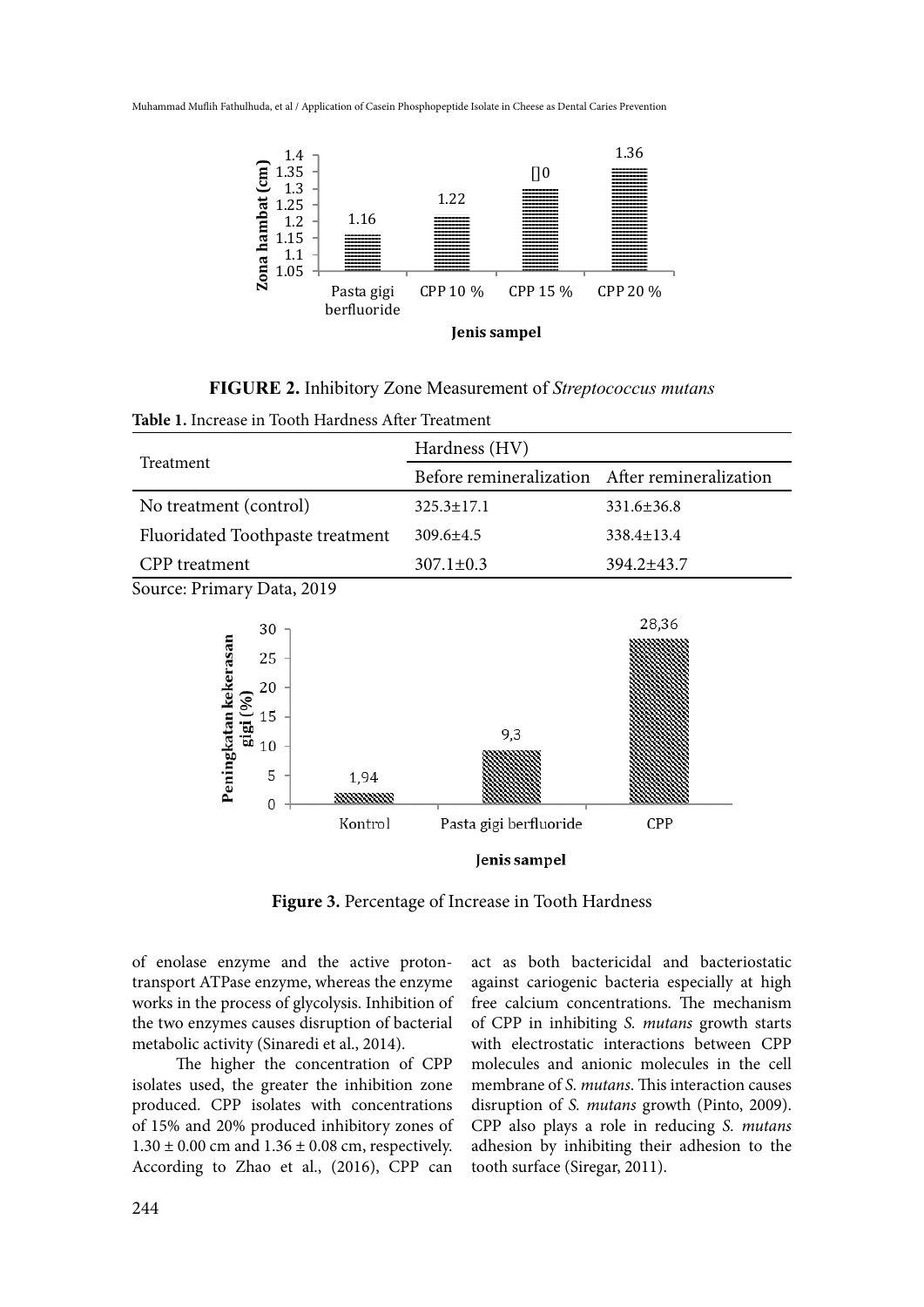The result of tooth remineralization test is presented in Table 1. The result of dental hardness test showed that untreated dental samples tend to have the same hardness before and after the remineralization process, whereas teeth treated with CPP isolates and fluoridated toothpaste showed increased tooth hardness. The use of CPP isolates increased tooth hardness three times higher than fluoride toothpaste, with an increase in the percentage of hardness 28.36% and 9.30%, respectively (Figure 3). This shows that CPP isolates was more effective in increasing teeth remineralization compared to fluoride toothpaste. This is because CPP plays a role in preventing demineralization and increasing tooth remineralization. Prevention of tooth demineralization occurred through stabilization of Amorph Calcium Phosphate (ACP) to form multiphosphoseryl sequences. CPP binds to ACP and prevents calcium and phosphorus ions dissolution. CPP concentrates ACP on tooth surfaces and in biofilms, so as to maintain tooth mineral saturation and prevent tooth demineralization (Thakkar et al., 2017; Zhao et al., 2016). CPP aids remineralization of teeth by localizing ACP from the teeth and increasing the concentration of calcium phosphate, which will turn into free calcium and phosphate ions reservoir. These conditions serve to prepare tooth enamel in receiving calcium and phosphate ions to enhance remineralization process of the teeth (Siregar, 2011; Walsh, 2005).

### **Conclusions**

Casein phosphopeptide obtained from commercial parmesan cheese has a yield of  $16.65 \pm 2.97\%$ . CPP isolates obtained was shown to inhibit the growth of one of the main bacteria that cause dental caries, namely *S. mutans*, and enhance teeth remineralization. The result showed that CPP isolates were effective in preventing dental caries.

#### **Acknowledgement**

We would like to express our gratitude towards Ministry of Research, Technology and Higher Education for the research fund granted for Student Creativity Program year 2019.

#### **References**

Arunachalam, K.D., & Raja, R.B., 2010. Isolation and Characterisation of CPP (Casein Phosphopeptides) from Fermented Milk.

*Journal of Food Science*, 4 (4): 167–175.

- Budiman, S., Hadju, R., Siswosubroto, S.E., Rembet, G.D.G., 2017. Pemanfaatan Enzim Rennet dan *Lactobacillus plantarum* YN 1.3 terhadap pH, Curd, dan Total Padatan Keju. *Jurnal Zootek,* 37 (2): 321–328.
- Divyapriya, G.K., Yavagal, P.C., Veeresh, D.J., 2016. Casein Phosphopeptide-Amorphous Calcium Phosphate in Dentistry: An Update. *International Journal of Oral Health Science,* 6 (1): 18–25.
- Farooq, I., Moheet, I.A., Imran, Z., Farooq, U., 2013. A Review of Novel Dental Caries Preventive Material: Casein Phosphopeptide-Amorphous Calcium Phosphate (CPP-ACP) Complex. *King Saud University Journal of Dental Sciences,* 4: 47–51.
- Kanako, Y., Masashi, M., Toshiki, T., Hirohiko, I., Keith, M.B., 2006. Effect of CPP-ACP Paste on Mechanical Properties of Bovine Enamel as Determined by An Ultrasonic Device. *Journal of Dentistry*, 34: 6–230.
- Korhonen H. 2009. Milk-Derived Bioactive Peptides: From Science To Applications. *Journal of Functional Foods*, 1 (2009): 177–187.
- Mahmudah, F.L., & Atun, S., 2017. Uji Aktivitas Antibakteri dari Ekstrak Etanol Temukunci (*Boesenbergia pandurata*) terhadap Bakteri *Streptococcus Mutans*. *Jurnal Penelitian Saintek*, 22 (1): 59–66.
- Maki, O., Kanako, Y., Toshiki, T., Hirohiko, I., Takayuki, W., Atsushi, I., Susumu, A., Masashi, M., 2007. Effect of CPP-ACP Paste on Tooth Mineralizatio: An FE-SEM Study. *Journal of Oral Science*, 49 (2): 115–120.
- Mustika, M.D., Carabelly, A.N., Cholil. 2014. Insidensi Karies Gigi pada Anak Usia Prasekolah di TK Merah Mandiangin Martapura. *Jurnal Kedokteran Gigi,* 2 (2): 200–204.
- Merrit, J., Fengxia, Qi., Wenyuan. 2006. Milk Helps Build Strong Teeth and Promotes Oral Health. *Journal of the California Dental Association,* 5 (34): 361–365.
- Pinto, G., 2009. *Casein Phosphopeptides as Possible Nutraceuticals for Functional Foods*. University of Naples Federico II.
- Pinto, G., Caira, S., Cuollo, M., Lilla, S., Chianese, L., Addeo, F., 2012. Bioactive Casein Phosphopeptides in Dairy Products as Nutraceuticals for Functional Foods. *Milk Protein*. In Tech.
- Quarto, M., Nitride, C., Ferranti, P., Mauriello, R., Garro, G., Stasio, M.D., Volpe, M.G., Ferrazzano, G.F., Chianese, L., 2018. Peptidomic Study in Vitro And in Vivo